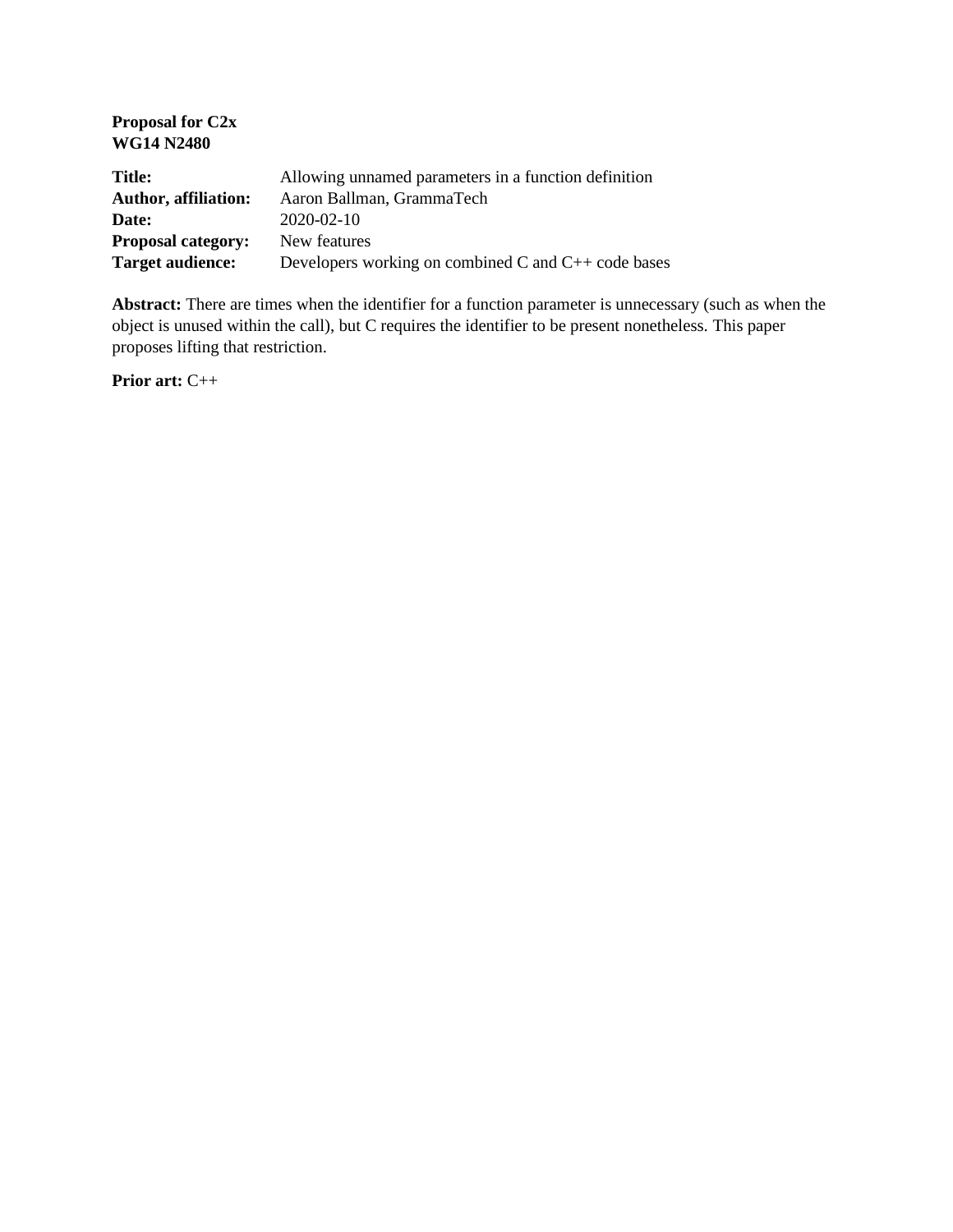# Allowing unnamed parameters in a function definition

Reply-to: Aaron Ballman (aaron@aaronballman.com) Document No: N2480 Revises Document No: N2381 Date: 2020-02-10

# Summary of Changes

N2480

• Updated a few places where parameter identifiers are now optional

#### N2381

• Original proposal

# Introduction and Rationale

In C17, it is permissible for function declarations to elide the identifier in a parameter declaration, but it is a constraint violation to elide an identifier for a function parameter in the definition of a function. Some C users may find the restriction surprising because of the inconsistency between function declarations and definitions. Further, this restriction is not in place for  $C_{++}$  and this can lead to surprising compiler diagnostics for users who are compiling header files in mixed language modes [0, 1].

There are several circumstances in which it is beneficial for program maintainability and expressing programmer intent to allow a programmer to elide these identifiers.

A common idiom when designing interfaces involving callbacks is to allow the programmer to pass in additional information to the API calling the callback which is passed to the callback itself. Consider the SSL CTX set client hello cb() function from OpenSSL [2], which has an interface like:

```
typedef int (*SSL client hello cb fn)(SSL *s, int *al, void *arg);
void SSL_CTX_set_client_hello_cb(SSL_CTX *c, SSL_client_hello_cb_fn *f,
                                  void *arg);
```
The caller of SSL\_CTX\_set\_client\_hello\_cb() can pass a void \* argument to this function and the same value will be passed along to the eventual callback call through the function pointer. If the caller of SSL CTX set client hello cb() does not need to pass extra information through arg, they may wish to explicitly demonstrate to the compiler that the argument is unused within the callback, despite the argument being required as part of the API contract. By eliding the identifier for the last parameter, the programmer can explicitly signal to the compiler that they do not intend to use the information passed as the argument.

Popular compiler implementations often have an option to warn on unused declarations, including function parameters that are not used [3] and allowing the user to elide the name of a parameter is a way for a programmer to explicitly specify their intent to the compiler and silence such diagnostics.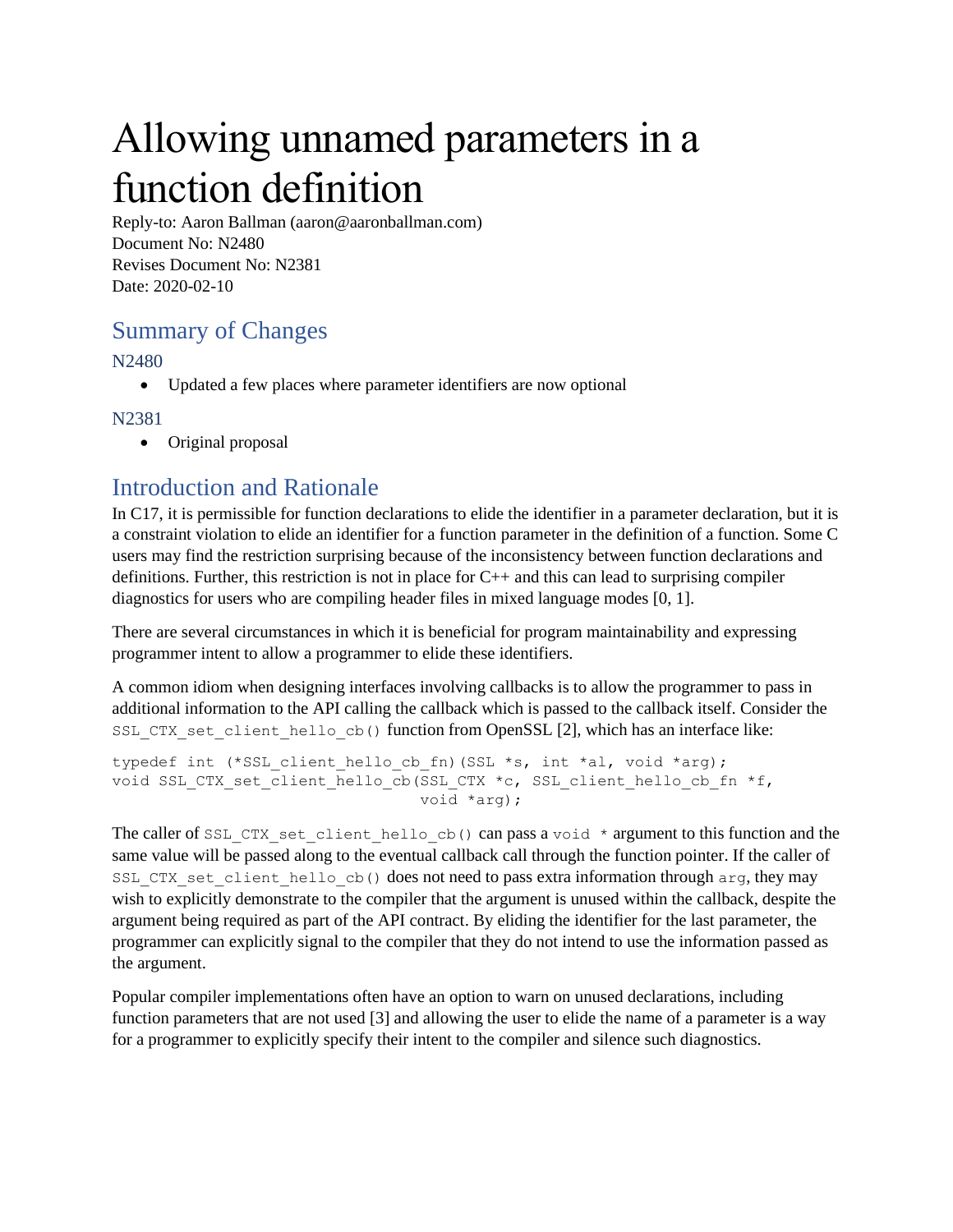### Proposal

This paper proposes allowing the identifier in a parameter declaration to be elided in both function declarations (as it is today in C17) and in function definitions (moving forward in C2x), as shown below.

| C17                                                                                                                                                                       | C2x                                                                                                  |
|---------------------------------------------------------------------------------------------------------------------------------------------------------------------------|------------------------------------------------------------------------------------------------------|
| int SSL callback(SSL *s, int *al,<br>void $*)$ ;                                                                                                                          | int SSL callback(SSL *s, int *al,<br>void $*)$ ;                                                     |
| int SSL callback(SSL $*$ s, int $*$ al,<br>void *arg) {<br>$// \ldots$ code that uses s and al,<br>// but not arg.<br>(void) $arg:$ // Silences diagnostics.<br>return 0; | int SSL callback(SSL *s, int *al,<br>void $*)$ {<br>$// \dots$ code that uses s and al.<br>return 0: |

# Interaction With K&R C Function Definitions

There is a question as to whether eliding parameter names in a K&R C function definition can cause conflicts due to typedefs. Specifically, whether it is ambiguous without lookahead to determine if a token is the type in parameter type list (sans name) or an identifier in an identifier list. Consider a code example like:

```
typedef int foo;
void func();
void func(foo) double foo; { }
```
If we allowed parameter identifiers to be elided in function definitions, does the definition of func() introduce a function with a parameter type list or an identifier list?

This is a non-issue because the previous code is non-conforming in C17 already. C17 6.7.6.3p11 states:

If, in a parameter declaration, an identifier can be treated either as a typedef name or as a parameter name, it shall be taken as a typedef name.

Additionally, C17 6.9.1p6 states:

If the declarator includes an identifier list, each declaration in the declaration list shall have at least one declarator, those declarators shall declare only identifiers from the identifier list, and every identifier in the identifier list shall be declared. An identifier declared as a typedef name shall not be redeclared as a parameter. …

Indeed, I cannot find a C compiler that accepts the above code in the presence of the typedef [4], but all of the compilers tested accepted the code in the absence of the typedef [5], which suggests the standard is reasonably clear on this point.